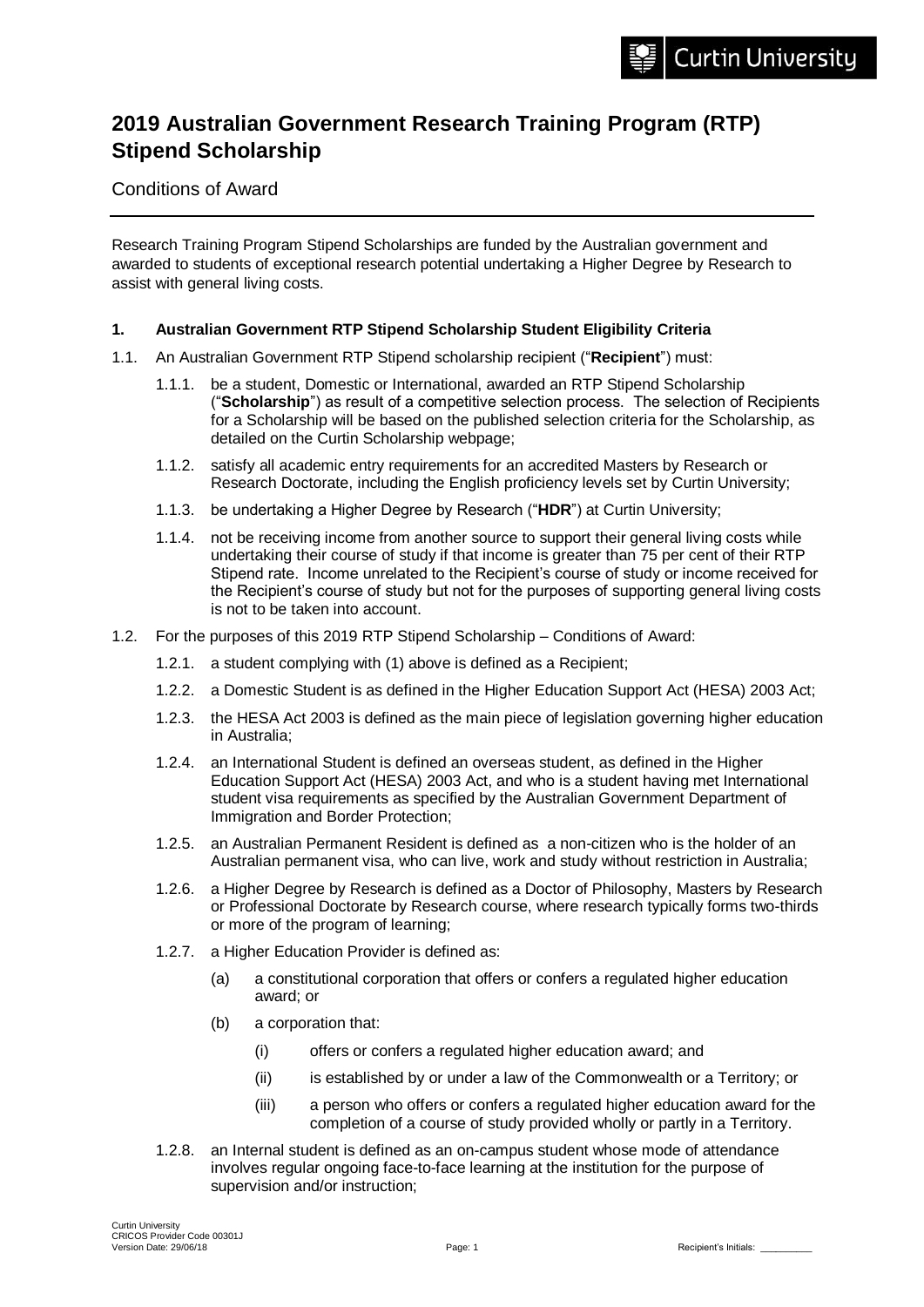#### 1.2.9. a Leave of Absence is defined as a formally approved break in candidature which does not count against the minimum and maximum duration of study, per Rule No. 10 Made Pursuant to Statute No. 12 – Enrolment: Degree of Doctor by Research and Rule No. 11 Made Pursuant to Statute No. 12 – Enrolment: Degree of Master by Research;

- 1.2.10. Conditional status is defined as the academic status associated with the Recipient's enrolment where the Recipient is constrained by conditions to be met by a set deadline determined by the Faculty Graduate Studies Committee or the Associate Deputy Vice-Chancellor, Research Training;
- 1.2.11. Good Standing is defined as the academic status associated with the Recipient's enrolment where the Recipient has achieved satisfactory course progress and is permitted to continue in the course;
- 1.2.12. Remote areas are areas considered inner regional, outer regional, remote or very remote as defined in the Australian Statistical Geography Standard;
- 1.2.13. a De facto relationship is as defined in the Family Law Act 1975; and
- 1.2.14. the two-year exclusion period is defined as the two-year exclusion rule, as defined in the Australia Awards Scholarships Policy Handbook (January 2017).

# **2. Commencement**

- 2.1. Unless there are exceptional circumstances, Recipients offered a Scholarship are expected to commence the degree as a full-time **Internal** student within the dates specified in the letter of offer or the Scholarship will be withdrawn by the University.
- 2.2. Approval to commence the Scholarship after the dates specified in the letter of offer of the awarding year must be obtained from the Associate Deputy Vice-Chancellor, Research Training.
- 2.3. Scholarship commencement cannot be deferred to the following year.
- 2.4. Recipients who have previously held an Australia Awards Scholarship funded by the Department of Foreign Affairs and Trade (DFAT), and are still within the two-year exclusion period following the completion or termination of the Australia Awards Scholarship must have received approval from the Australia Awards Delivery Section to remain or return to Australia to commence a RTP Stipend Scholarship.

# **3. Period of Support**

- 3.1. Recipients are entitled to three years full-time equivalent study if undertaking an eligible Research Doctorate and a maximum of two years full-time equivalent study if undertaking a Masters by Research. Respectively, the period of support for Recipients enrolled in a part-time capacity is six (6) years for a Research Doctorate and four (4) years a Master by Research pro rata.
- 3.2. The duration of the Scholarship will be reduced by any period of study undertaken towards the degree prior to the commencement of the Scholarship.
- 3.3. The duration of the Scholarship will be increased by any periods of paid sick or maternity leave approved by the University.
- 3.4. The maximum period of entitlement is calculated from the course commencement date.

# **4. Scholarship Extensions**

- 4.1. Research Doctorate Recipients making satisfactory progression may apply to the University for a Scholarship extension for a period of up to six months where the study exceeds durations listed in clause 3.1.
- 4.2. International Recipients who have applied for a Scholarship extension will be considered at this point in time for an extension of the Recipient's Curtin funded fee offset scholarship.
- 4.3. Scholarship extensions are granted on a case-by-case basis.

**Curtin University**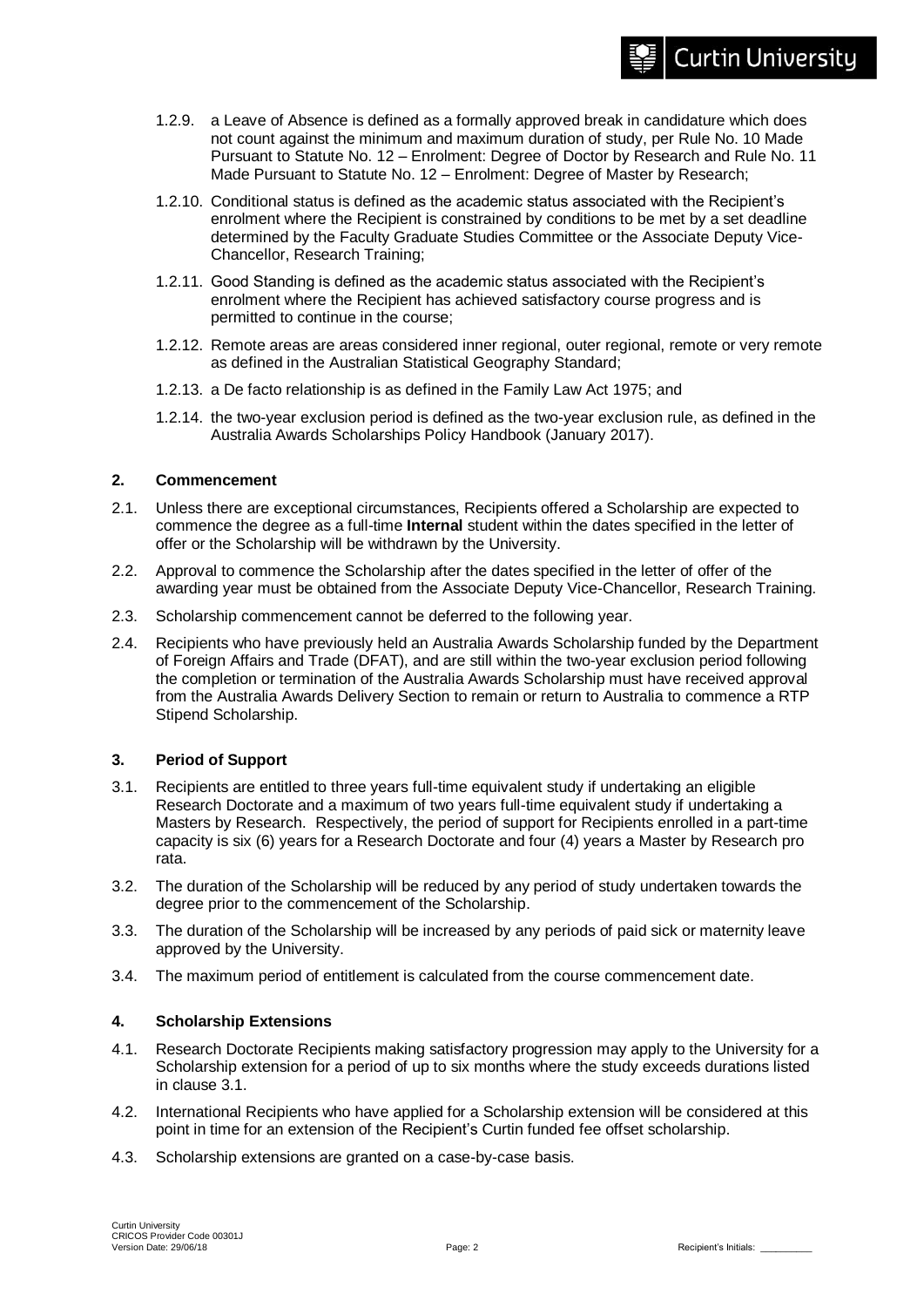#### 4.4. A request for an extension will be submitted no sooner than six (6) months before the Scholarship end date and no less than four weeks prior to the end date of the Scholarship. Extensions will not be approved if requested after the Scholarship end date.

- 4.5. No extensions are available for Masters by Research Recipients.
- 4.6. Changes to course enrolment, as defined in (7), (8) and (9) do not constitute sufficient grounds for a Scholarship extension.
- 4.7. The transfer of a Scholarship, as defined in (11), does not constitute sufficient grounds for a Scholarship extension.
- 4.8. Employment commitments, as defined in (12), do not constitute sufficient grounds for a Scholarship extension.

#### **5. Value of Scholarship**

- 5.1. Stipend
	- 5.1.1. The University will administer to each Recipient an annual stipend equivalent to the base full-time RTP Stipend rate, being \$27,596.00 for 2019, published by the Department of Education and Training for the relevant year of award.
	- 5.1.2. Part-time Recipients will be administered a RTP stipend at a part-time rate, equivalent to half the full-time RTP Stipend rate.
	- 5.1.3. The RTP Stipend rates are indexed each year in accordance with the HESA Act 2003.
	- 5.1.4. The value of the Scholarship will be detailed in the Recipient's Scholarship letter of offer.
	- 5.1.5. The RTP Stipend is:
		- (a) exempt from taxation for full-time Scholarship Recipients;
		- (b) not exempt from taxation for part-time Scholarship Recipients
	- 5.1.6. The annual RTP Stipend will be pro-rated to the equivalent full-time student load consumed in the course.
	- 5.1.7. Fortnightly payments will be made direct to the Recipient in respect of their RTP stipend. Payment into an account in the Recipient's name, with an Australian Approved Deposittaking institution such as a bank, is considered to be a payment direct to the Recipient.
- 5.2. Fee offset scholarship
	- 5.2.1. The University will provide International Recipients with a Curtin funded tuition fee offset for the approved course, for the tenure of the Scholarship, to assist with tuition fee liability.
	- 5.2.2. International Recipients who have not submitted their thesis by the end of the Curtin funded fee offset scholarship tenure may be subject to tuition fee liability applicable at the time of scholarship expiry.
	- 5.2.3. In the event an International Recipient is granted Australian Permanent Resident status, the Curtin funded fee offset scholarship will be terminated and replaced by an Australian Government RTP Fee Offset Scholarship.
- 5.3. Overseas Health Cover allowance
	- 5.3.1. International Recipients, granted and in possession of a valid student visa, will be provided an allowance to cover the cost of basic Overseas Health Cover (OSHC) for the period of support outlined in (3).
	- 5.3.2. This allowance is additional to the RTP Stipend.
	- 5.3.3. Where relevant, the OSHC will provide cover for the Recipient's spouse and/or dependent/s.

**Curtin University**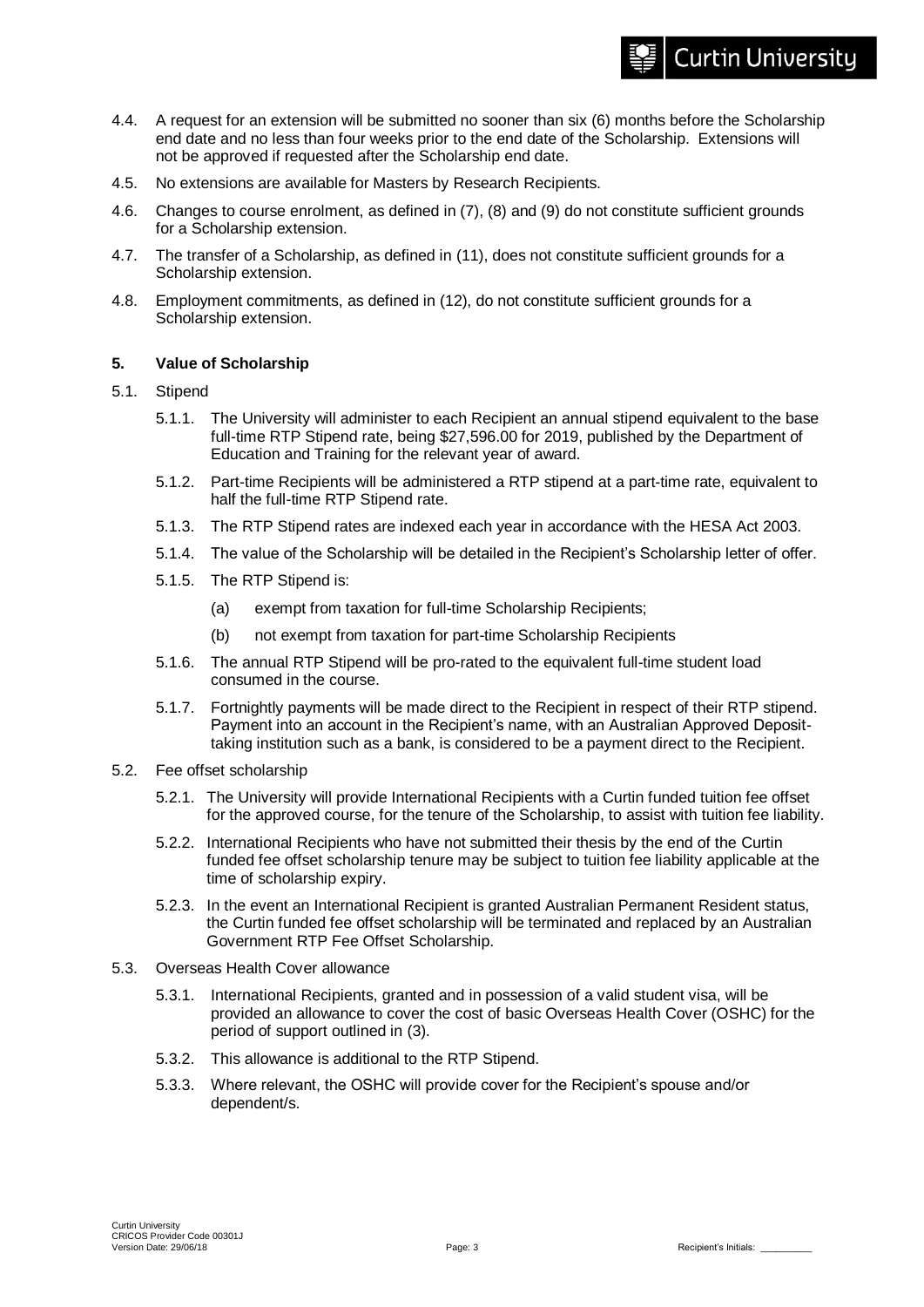- 5.4. Relocation allowance
	- 5.4.1. Recipients who relocate their place of residence to Perth, Western Australia (Perth) from **Remote** Western Australia, interstate or overseas to commence their Scholarship may be eligible for a relocation allowance.
	- 5.4.2. The allowance:
		- (a) is additional to the RTP Stipend;
		- (b) will cover the cost of relocating the Recipient, and where relevant the Recipient's spouse and/or dependent/s;
		- (c) is paid at the maximum rate of \$600 per adult and \$250 per child up to an absolute maximum of \$1,700;
		- (d) is only payable where the relocation to Perth occurs after the date of the Scholarship offer; and
		- (e) must be claimed within six (6) months of Scholarship commencement.
	- 5.4.3. In lodging a claim, the Recipient will provide:
		- (a) proof of marriage or **De facto relationship** for the spouse to be covered under the relocation allowance, for which the status of the relationship must be in effect prior to the date of the Scholarship offer; and
		- (b) birth or adoption certificates for each dependent to be covered under the relocation allowance.
	- 5.4.4. A claim will be processed on provision of original tax receipts, and reimbursements made by the University will include any GST amounts specified in the original tax receipt provided.
- 5.5. Thesis allowance
	- 5.5.1. Recipients may be eligible for a thesis allowance to contribute towards the cost of printing and binding a thesis.
	- 5.5.2. The allowance is:
		- (a) additional to the RTP Stipend;
		- (b) payable for costs associated with the re-submission of a thesis, or the lodgment of bound copies of the thesis following approval;
		- (c) paid at a maximum of \$300 for a Masters by Research thesis and \$500 for a Doctoral thesis; and
		- (d) must be claimed within 6 months of course conferral.
	- 5.5.3. A claim will be processed on provision of original tax receipts, and reimbursements made by the University will include any GST amounts specified in the original tax receipt provided.
- 5.6. Funding outside the Scholarship
	- 5.6.1. The Recipient is permitted to:
		- (a) obtain funds for fieldwork, equipment or other expenses not covered by the Scholarship; and
		- (b) obtain funding for overseas travel costs from other Australian Government awards or any other source.

# **6. Approval of a Part-time Scholarship**

6.1. Request to undertake part-time study will be made in writing to the Associate Deputy Vice-Chancellor, Research Training. In approving a part-time Scholarship, the institution will be satisfied that the Recipient has an exceptional circumstance which limits the Recipient's capacity to undertake full time study.

**Curtin University**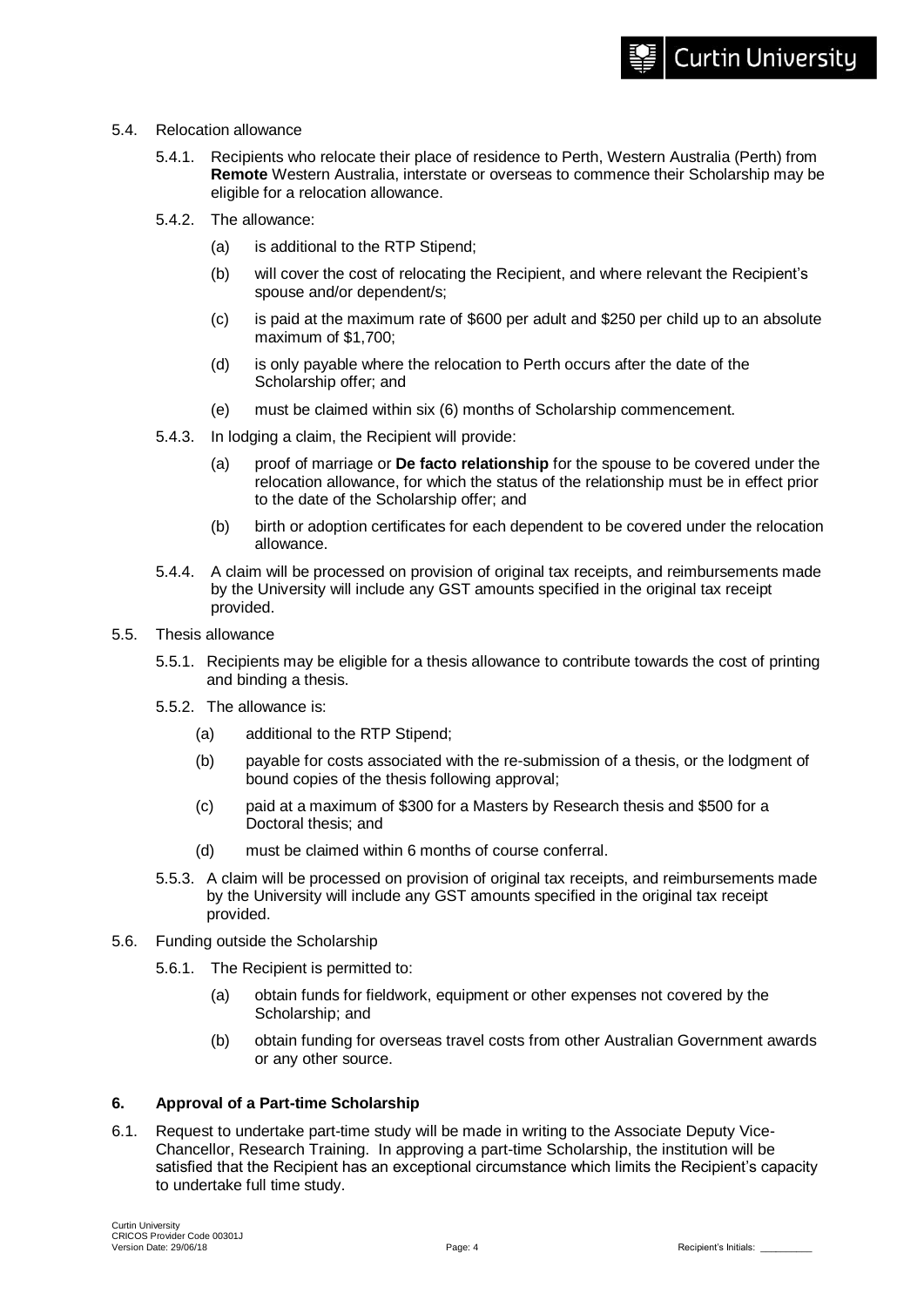- 6.2. The intent to undertake employment on a full-time or substantial part-time basis does not constitute grounds for approval of a part-time Scholarship.
- 6.3. The University may approve a part-time Scholarship where a Recipient has:
	- 6.3.1. carer responsibilities for a pre-school child;
	- 6.3.2. carer responsibilities for school-aged children as a sole parent with limited access to outside support;
	- 6.3.3. carer responsibilities for an invalid or disabled spouse, child or parent; or
	- 6.3.4. a medical condition, which limits the capacity to undertake full-time study (supported by medical certification).
- 6.4. Scholarship Recipients approved to study part-time may revert to full-time study at any time with the permission of the institution.

# **7. Changing Course**

7.1. Where a Recipient changes course of study to another HDR degree at the same level, the period of support remains unchanged. This includes changes from one field of education to another. For example, a Recipient who has completed one year of a Masters by Research and then changes to a different Masters by Research, will only be entitled to a further 12 months full-time equivalent study.

#### **8. Conversion (upgrade) from a Masters by Research Degree to a Research Doctorate Degree**

- 8.1. Where a Recipient commences studies in a Masters by Research degree and then upgrades to a Research Doctorate, the Recipient's total period of support under the Scholarship will be extended to the maximum period of support provided to a Research Doctorate Recipient as detailed in (3) of these Conditions.
- 8.2. An upgrade may be sought where:
	- 8.2.1. a Recipient who has achieved candidacy in a Masters by Research is deemed to be undertaking research equivalent to doctoral standards; and
	- 8.2.2. there is no break between the candidature for the Masters by Research degree and the Research Doctorate degree unless the interval is covered by a period of suspension; and
	- 8.2.3. the research undertaken by the Recipient while enrolled in the Masters by Research is modified to meet the requirements for the Research Doctorate.

#### **9. Conversion (downgrade) from a Research Doctorate Degree to a Masters by Research Degree**

- 9.1. Where a Recipient elects or is required, for academic or personal reasons, to downgrade candidature from a Research Doctorate to a Masters by Research, the Recipient's period of support under the Scholarship will be reduced to the maximum period of support provided to a Masters by Research Recipient as detailed in (3) of these Conditions.
- 9.2. At the point of course conversion, where the consumed period of support in the previous Research Doctorate exceeds the maximum period of support available to a Masters by Research Recipient as detailed in (3) of these Conditions, the Scholarship RTP Stipend payments will terminate.

#### **10. Suspension of Scholarship**

- 10.1. Recipients may apply for a suspension of their Scholarship for up to 12 months. The approval of suspensions will be at the discretion of the University.
- 10.2. In exceptional circumstances, Recipients may apply for suspensions of their Scholarship beyond 12 months, and the Associate Deputy Vice-Chancellor, Research Training will be satisfied that the exceptional circumstances are beyond the Recipient's control and warrant a further suspension of the Scholarship.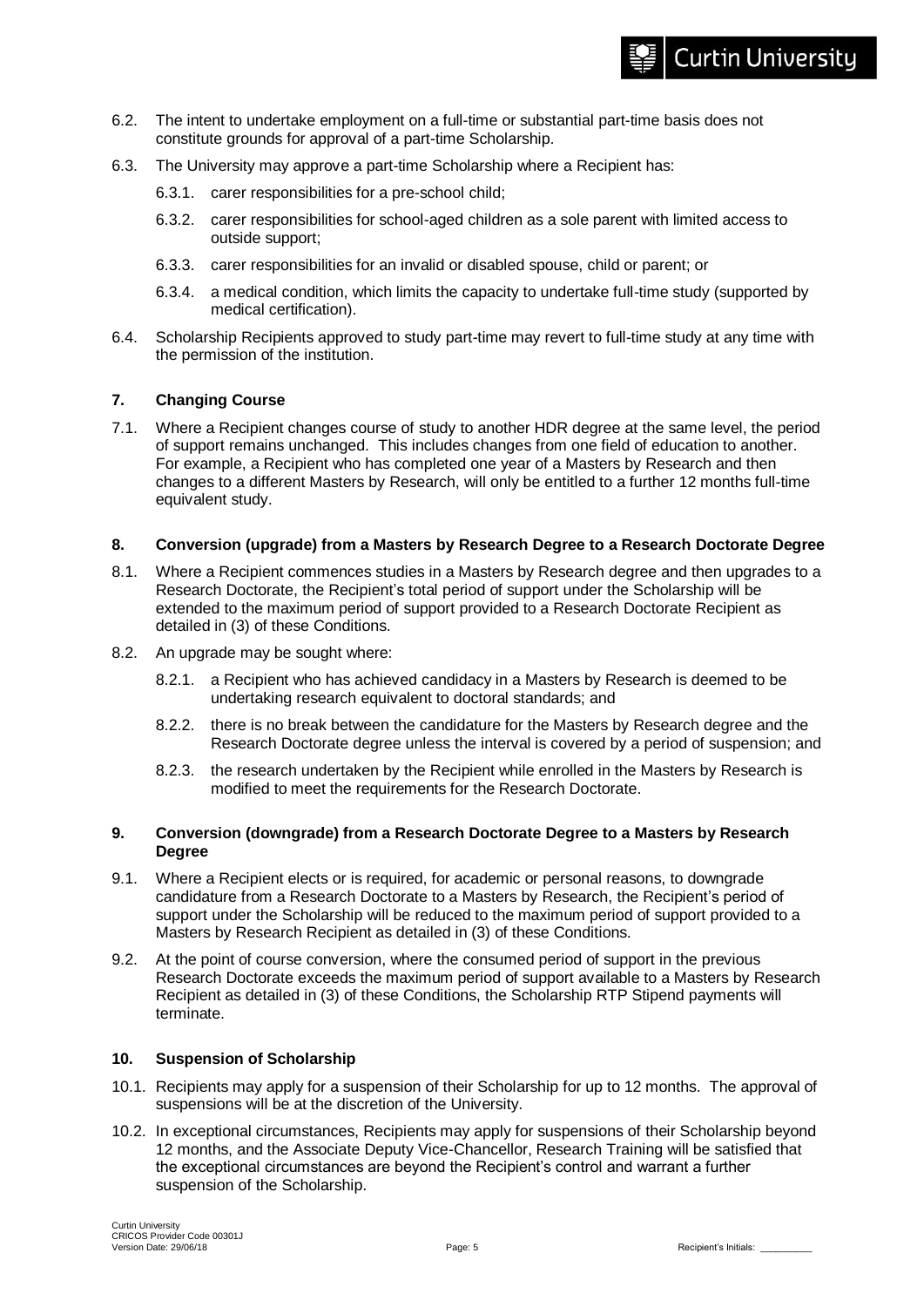- 10.3. Recipients are not normally allowed suspension of their Scholarship within six (6) months of taking up the Scholarship or prior to having their candidacy approved.
- 10.4. Where relevant, periods of suspension approved pursuant to clause 10.1 will be covered by a Leave of Absence.
- 10.5. The University may suspend the Scholarship if the Recipient:
	- 10.5.1. has been placed on Conditional status by the University, and has failed to meet those conditions within the specified timeframe;
	- 10.5.2. has failed to obtain approval for overseas travel; and/or
	- 10.5.3. has failed to resume study at the University on the return date specified after a period of approved research off-campus and/or outside Australia as detailed in (13).
- 10.6. The Scholarship stipend will not be back paid during the suspension period, per clause 10.5, if a Recipient is re-instated to Good Standing.

#### **11. Transfer of a Scholarship to another HEP**

- 11.1. The decision to approve a transfer of a Recipient to another HEP is assessed on a case-by-case basis, and is at the discretion of both HEPs in question.
- 11.2. The HEP accepting the transferring Recipient is responsible for funding the Recipient's RTP Stipend Scholarship.
- 11.3. Recipients seeking to transfer their Scholarship to Curtin from another Higher Education Provider (HEP) will be required to provide evidence of:
	- 11.3.1. the scholarship award at the originating HEP;
	- 11.3.2. course commence at the originating HEP; and
	- 11.3.3. the equivalent full-time student load consumed in the course at the originating HEP.
- 11.4. The period of support for the transferring Recipient will be calculated based on the initial course commencement date at the originating HEP.
- 11.5. Recipients transferring to Curtin University will be subject to:
	- 11.5.1. the provisions of (3) where the period of support is concerned; and
	- 11.5.2. the provisions of (5) where the value of the scholarship is concerned.

#### **12. Employment**

- 12.1. The University does not require Recipients to undertake employment.
- 12.2. In agreed circumstances, the University may permit a Recipient to undertake a limited amount of University teaching or other work which is unrelated to their research topic, as long as these activities do not interfere with progress in the HDR course, and where relevant are consistent with the conditions of the Recipient's student visa.
- 12.3. There is no limit on the income a Recipient can receive from part-time employment which is unrelated to their research topic. Recipients are expected to seek independent taxation advice relating to such employment.
- 12.4. A Recipient is permitted to undertake no more than 8 hours per week of paid employment between the work hours of 9.00am to 5.00pm, Monday to Friday. This excludes university holidays. Part-time Scholarship Recipients seeking paid employment exceeding 8 hours per week between the work hours of 9.00am to 5.00pm, Monday to Friday, are required to obtain permission from the Associate Deputy Vice-Chancellor, Research Training.
- 12.5. Full-time Recipients are expected to dedicate four days a week to study.
- 12.6. Fractional-time or casual academic-equated appointments will not be permitted unless there is compliance with clause 12.4.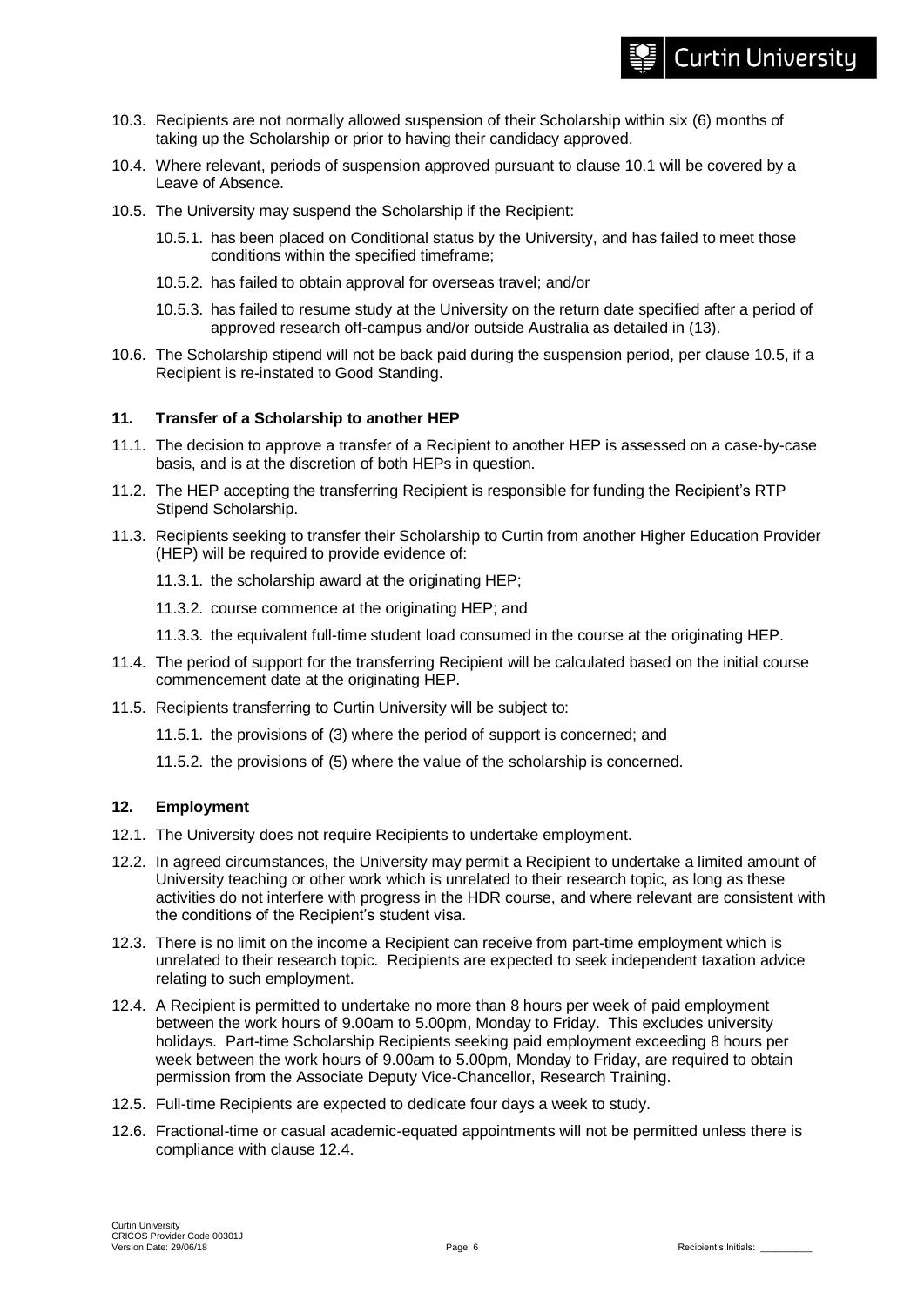# **Curtin University**

- 12.7. Volunteer work or service to University committees will not be permitted unless there is compliance with clause 12.4.
- 12.8. Remuneration from income received directly related to a Recipients research topic should not be greater than 75% of the Recipient's RTP Stipend rate.

#### **13. Research Off-campus and/or outside Australia**

- 13.1. The University may approve Recipients conducting up to 12 months of their research off-campus and/or outside Australia if:
	- 13.1.1. the research is essential for completion of the thesis;
	- 13.1.2. appropriate risk management is undertaken;
	- 13.1.3. there is adequate supervision;
	- 13.1.4. the Recipient remains enrolled; and
	- 13.1.5. the candidacy has been approved and the appropriate ethics clearance has been obtained.
- 13.2. Part-time Scholarship Recipients seeking to conduct research outside of Australia will require approval from the Associate Deputy Vice-Chancellor, Research Training.
- 13.3. For research outside of Australia, International Recipients on a student visa will contact Student Services, International Student Visas to seek advice to ensure that their student visa remains valid for their return to Australia.

#### **14. Research at Other Organisations**

- 14.1. The University may approve a Recipient conducting substantial amounts of research at organisations outside the higher education sector provided that adequate support, supervision, training, and research freedom for the Recipient is available at the other organisation and on the understanding that the University will still be responsible for the Recipient.
- 14.2. The rights to intellectual property should be resolved prior to commencement at the other organisation.
- 14.3. The required ethics approval from the University will be obtained prior to conducting this research.

# **15. Termination of Scholarship**

- 15.1. The Scholarship will be terminated in the following circumstances:
	- 15.1.1. on the day the thesis is submitted for examination or at the end of the Scholarship, whichever is earlier;
	- 15.1.2. if the Recipient ceases to meet the eligibility criteria specified per (1) of these Conditions, other than during a period in which the Scholarship has been suspended or during a period of approved leave;
	- 15.1.3. if in the opinion of the University, the course of study is not being carried out with competence and diligence or in accordance with the offer of the Scholarship;
	- 15.1.4. if the University has suspended the Scholarship per clause 10.5 and the Recipient fails to demonstrate progress within a reasonable time frame;
	- 15.1.5. on the death or incapacity of the Recipient, or course withdrawal;
	- 15.1.6. if the University determines the Recipient has committed serious misconduct, including but not limited to the provision of false or misleading information;
	- 15.1.7. if the Recipient does not resume study at the conclusion of a period of suspension or does not make arrangements to extend the period of suspension; and/or
	- 15.1.8. if the Recipient does not resume study at the University on the date specified for return after a period of approved research off-campus and/or outside Australia.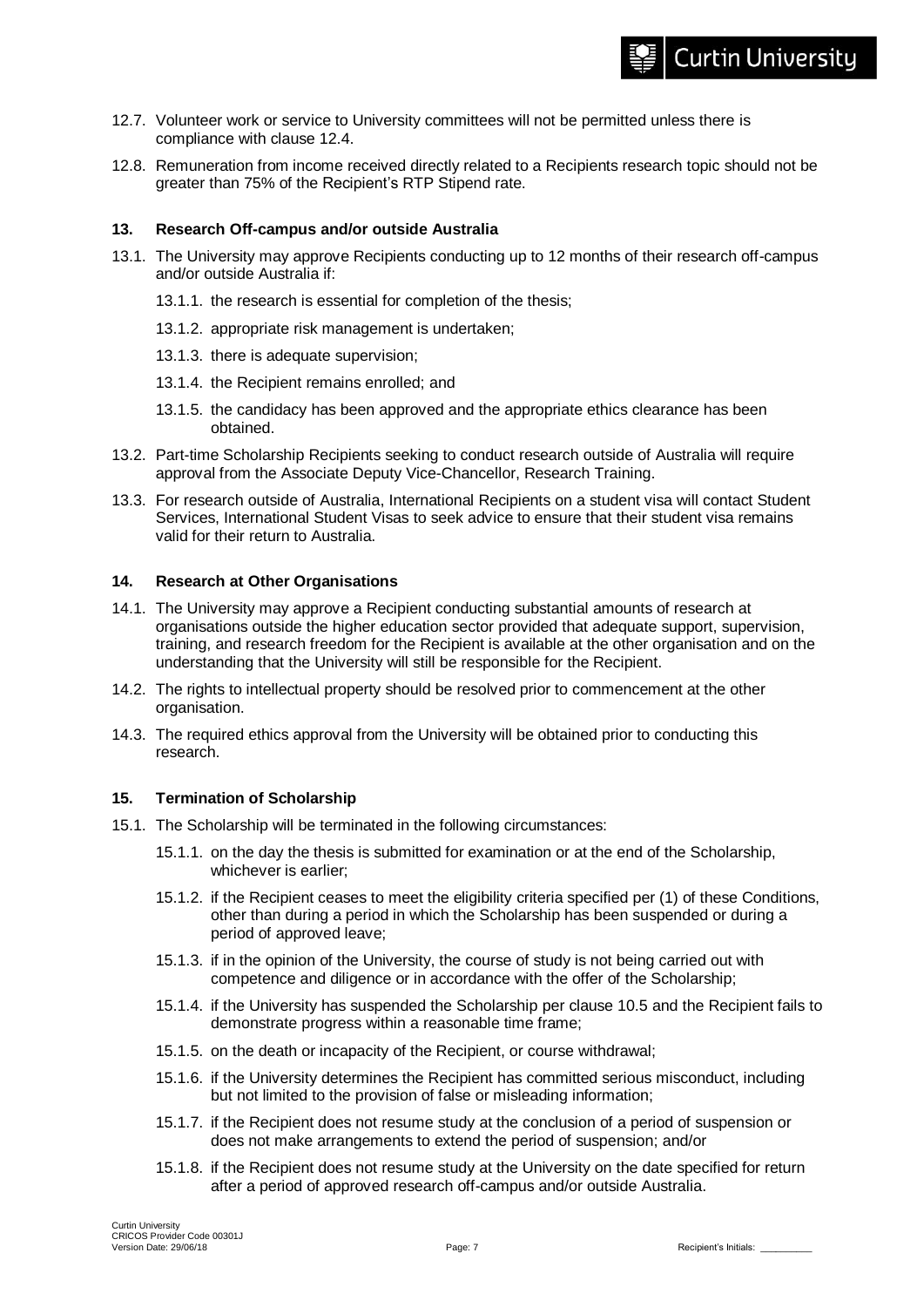15.2. In the case of an International Recipient, termination of an RTP Stipend Scholarship may result in concurrent termination of the Curtin funded fee offset scholarship.

#### **16. Leave Entitlements**

- 16.1. Recipients are entitled up to 20 working days paid annual leave and 10 working days paid sick leave for each year of the Scholarship. These periods of leave must be discussed with and approved by the Recipient's supervisor. These leave entitlements may be accrued over the life of the Scholarship but will be forfeited when the Scholarship is terminated.
- 16.2. On provision of a medical certificate, Recipients are entitled to receive additional paid sick leave of up to a total of 60 working days during the duration of the RTP Stipend for periods of illness where the Recipient has exhausted the provisions of clause 16.1.
- 16.3. Sick leave entitlements (including additional sick leave) may also be used to cover leave for Recipients with family caring responsibilities. Recipients are required to take a Leave of Absence from their HDR course for periods of extended sick leave.
- 16.4. Recipients who have completed 12 months of their Scholarship are entitled to a maximum of 60 working days paid maternity leave during the duration of the Scholarship. This paid leave may also be approved if the Recipient has adopted a child. Maternity leave must be taken no earlier than eight (8) weeks prior to the expected birth/adoption date and conclude no later than 80 working days after the actual birth/adoption date of the child. The maternity leave will be paid at the rate the RTP Stipend is administered to the Recipient i.e. part-time Recipients will be paid pro-rata for the 60 day duration.
- 16.5. Recipients who are partners of women giving birth while receiving a Scholarship and who have completed 12 months of their Scholarship are entitled to a period of 10 working days paid parenting leave at the time of the birth or adoption. This period of leave is to be taken anytime in the 80 working days immediately after the birth or adoption of the child. The leave will be paid at the rate the RTP Stipend is administered to the Recipient i.e. part-time Recipients will be paid pro-rata for the 10 day duration.

#### **17. Erroneous Overpayment of Scholarship**

- 17.1. A Recipient who is taking leave from their HDR course is expected to submit the prescribed approval form in a timely manner and, where possible in advance in order to avail receiving an overpayment of their Scholarship. In circumstances where an overpayment does occur, reimbursement of the overpaid amount is required in accordance with the instructions of the University.
- 17.2. In the situation where a Recipient is overpaid an amount in excess of a full fortnightly Scholarship disbursement, the University may recover the overpayment by withholding future stipend payments at the same rate which the stipend was overpaid.

#### **18. Confidentiality**

18.1. The deliberations and decisions of authorised officers relating to allocation, selection and award of Scholarships are confidential

#### **19. Legal Advice**

19.1. All Recipients are strongly recommended to seek their own independent legal advice regarding intellectual property and other contractual arrangements, both with the University and any other external parties.

#### **20. Variation of Conditions**

20.1. These conditions may be varied from time to time at the discretion of the Associate Deputy Vice-Chancellor, Research Training, or at the request of the relevant statutory or legislative bodies.

# **21. Provision of False or Misleading Information**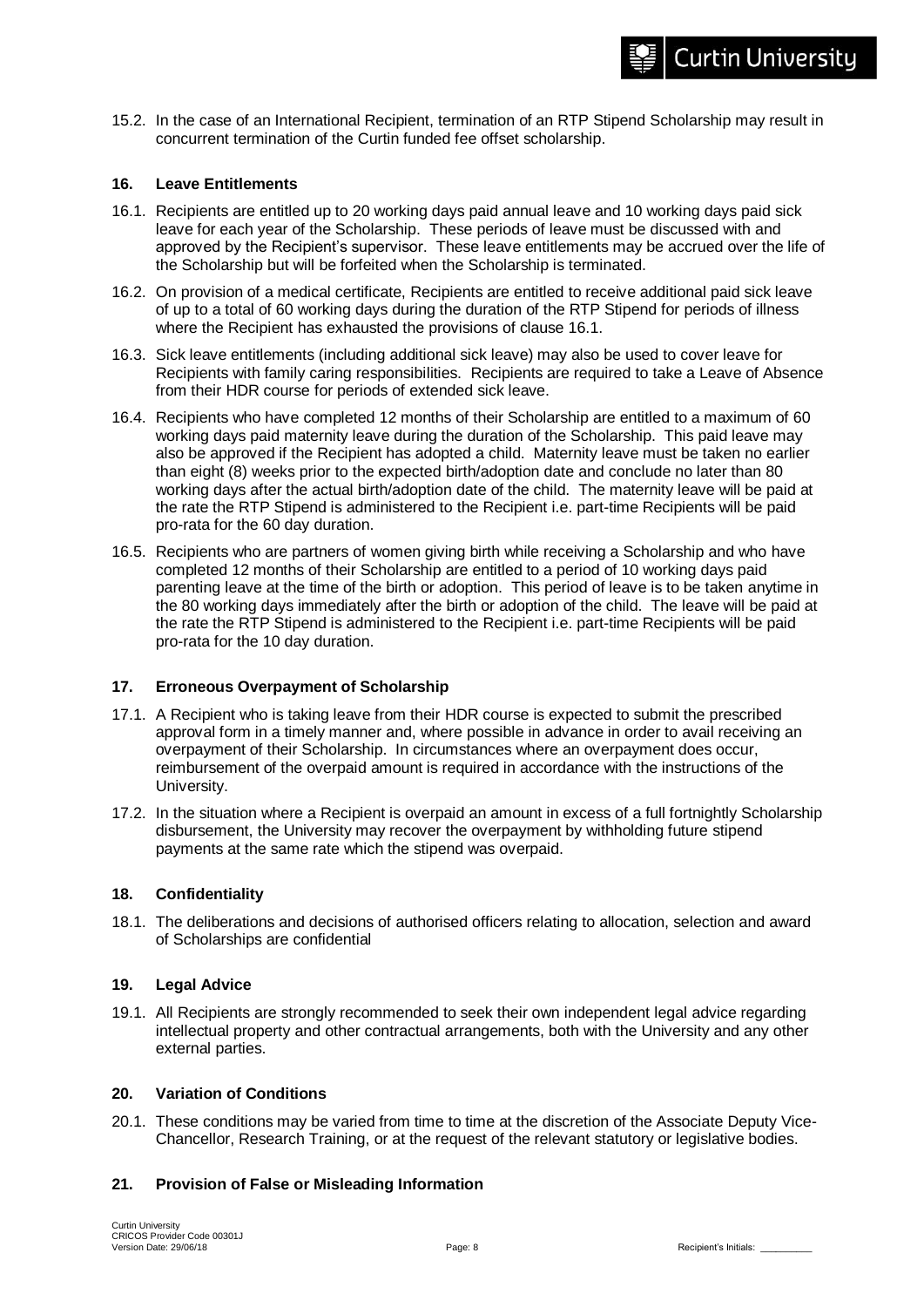- 21.1. If the University knows or has reason to believe that a Recipient has provided false or misleading information to the University in relation to the Scholarship, the University will immediately:
	- 21.1.1. re-assess the Recipient's Scholarship entitlements; and
	- 21.1.2. where relevant, notify the Department of Education and Training or Department of Immigration and Border Protection of the suspected offence and provide where requested, a copy of the Recipient's application and any other relevant information.

#### **22. Acknowledgment of Commonwealth Support**

- 22.1. Recipients are required to acknowledge the Australian Government's support in any published materials relating to their HDR by mention of support through an "Australian Government Research Training Program Scholarship".
- 22.2. This requirement will be exercised both during and after completion of the HDR. Materials include items such as books, articles, newsletters or other literary or artistic works which relate to the Recipient's HDR project.

#### **23. Specific University Obligations**

- 23.1. The University will abide by the Australian Code for the Responsible Conduct of Research.
- 23.2. The University will be fair and equitable in the use of its discretionary powers.
- 23.3. The right of the Recipient to appeal decisions is recognised. The University will advise Recipients of appropriate appeal mechanisms for resolution of any disputes which might arise during their candidature.

#### **24. Specific Recipient Obligations**

- 24.1. A Recipient acknowledges and agrees that he or she :
	- 24.1.1. will diligently and to the best of their ability apply themselves to the successful completion of the degree;
	- 24.1.2. will conform to the rules (including disciplinary provisions) of the University;
	- 24.1.3. will abide by the Australian Code for the Responsible Conduct of Research;
	- 24.1.4. will provide all reports required by the University including an annual progress report submitted through the Graduate Research School. If the University does not consider that progress to be satisfactory, the Recipient will be placed on Conditional status and/or the Scholarship may be terminated; and
	- 24.1.5. will abide where relevant by the National Health and Medical Research (NHMRC) and Australian Research Council (ARC) Codes on Human and Animal Research Conditions and decisions of the Safety and Ethics committees of the University.
- 24.2. A Recipient will advise the University within ten (10) working days in writing if he or she:
	- 24.2.1. leaves Australia for reasons other than approved overseas study, approved suspension or approved annual leave;
	- 24.2.2. discontinues full time study;
	- 24.2.3. is absent from full time study for a period of ten (10) working days or longer without prior approval; and/or
	- 24.2.4. is in receipt of additional income, surplus to the RTP Stipend Scholarship, which is for the purpose of supporting general living costs per the provisions of clause 1.1.6 and (12).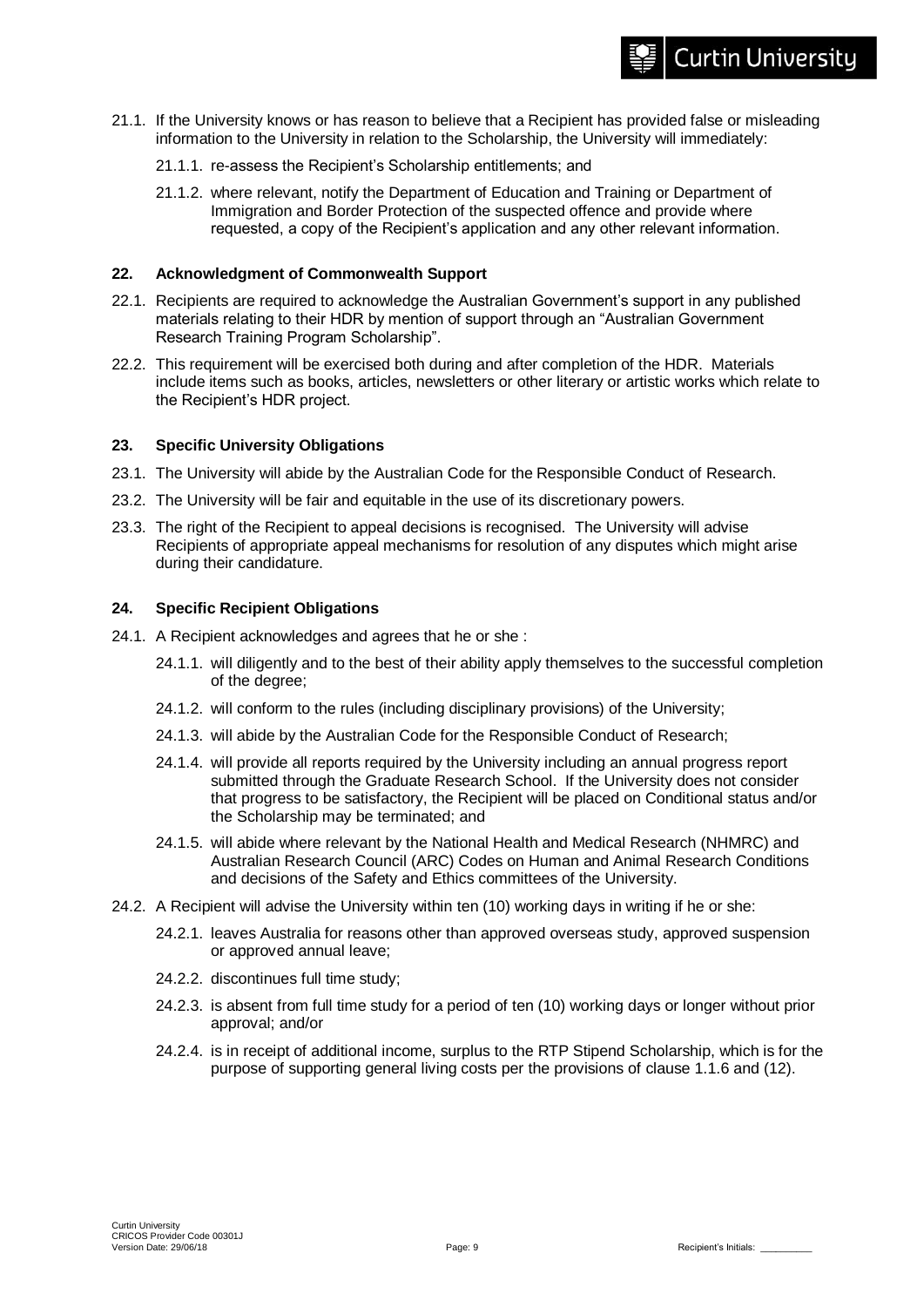# **25. Related Links**

Australia Awards Scholarships Policy Handbook (January 2017)

[http://dfat.gov.au/about-us/publications/pages/australia-awards-scholarships-policy](http://dfat.gov.au/about-us/publications/pages/australia-awards-scholarships-policy-handbook.aspx)[handbook.aspx](http://dfat.gov.au/about-us/publications/pages/australia-awards-scholarships-policy-handbook.aspx)

Australian Code for the Responsible Conduct of Research

<https://www.nhmrc.gov.au/guidelines-publications/r39>

Australian Statistical Geography Standard

<http://www.abs.gov.au/>

Curtin RTP Scholarship Policy webpage

<http://research.curtin.edu.au/postgraduate/rtp-scholarship-policy/>

Curtin Scholarships webpage

[http://Scholarships.curtin.edu.au/](http://scholarships.curtin.edu.au/)

Family Law Act 1975

[https://www.legislation.gov.au](https://www.legislation.gov.au/)

HESA Act 2003

<https://www.education.gov.au/higher-education-support-act-2003-and-guidelines>

Research Training Program (RTP) Scholarship Procedures

<http://policies.curtin.edu.au/findapolicy/>

Rule No. 10 Made Pursuant to Statute No. 12 – Enrolment: Degree of Doctor by Research [http://policies.curtin.edu.au/legislation/statutes\\_rules.cfm](http://policies.curtin.edu.au/legislation/statutes_rules.cfm)

Rule No. 11 Made Pursuant to Statute No. 12 – Enrolment: Degree of Master by Research [http://policies.curtin.edu.au/legislation/statutes\\_rules.cfm](http://policies.curtin.edu.au/legislation/statutes_rules.cfm)